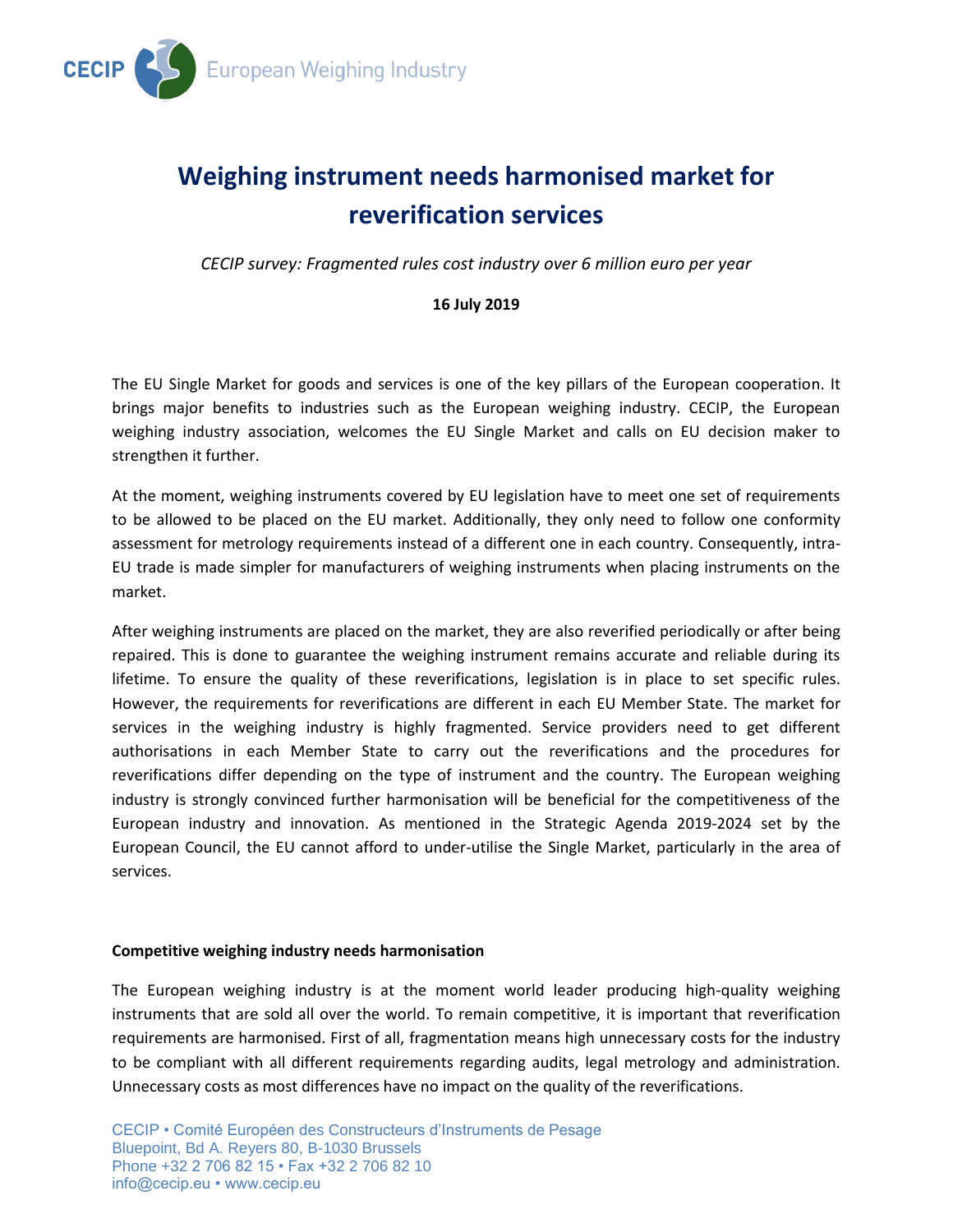Secondly, it hampers innovation. Digital innovations are changing the weighing industry and in the near future might impact reverifications as well. To promote these digital innovations and reap the full benefits it is vital that there is one European Single Market for goods and services.

Moreover, harmonisation is key to create a level playing field in Europe. Larger multinationals can bear the costs of following legislation in all EU Member States. However, for SMEs this is often impossible or too costly making them not active on many markets.

### **Non-harmonisation creates significant barriers**

To get an idea of the potential of harmonisation of requirements, CECIP carried out a survey amongst its members. 60 companies from 9 countries responded to the survey, from micro-enterprises to multinational companies.

A first conclusion is that the EU Single Market for weighing instruments functions well when it comes to placing products on the market. To draw conclusions based on the survey results we extrapolated the survey results based on the size of the company.

For small, medium and large companies over 80% of the companies sell products abroad. Only for micro-enterprises with less than 10 employees this is only 40%. Moreover, from the small, medium and larger companies two-thirds also carries out services abroad such as installation, repairs and maintenance. Even though this is less for micro-enterprises, still around 50% of the companies carry out these services. These high percentages show that there is a European market for products and services.

However, it is different for official periodic reverifications and reverifications after repairing a weighing instrument. It is estimated that only 18% of the small, medium and large companies carry out these official reverifications. This means that around half of these European companies sells their products abroad, repairs instruments and maintains them, but does not carry out the reverifications abroad.



CECIP • Comité Européen des Constructeurs d'Instruments de Pesage Bluepoint, Bd A. Reyers 80, B-1030 Brussels Phone +32 2 706 82 15 • Fax +32 2 706 82 10 info@cecip.eu • www.cecip.eu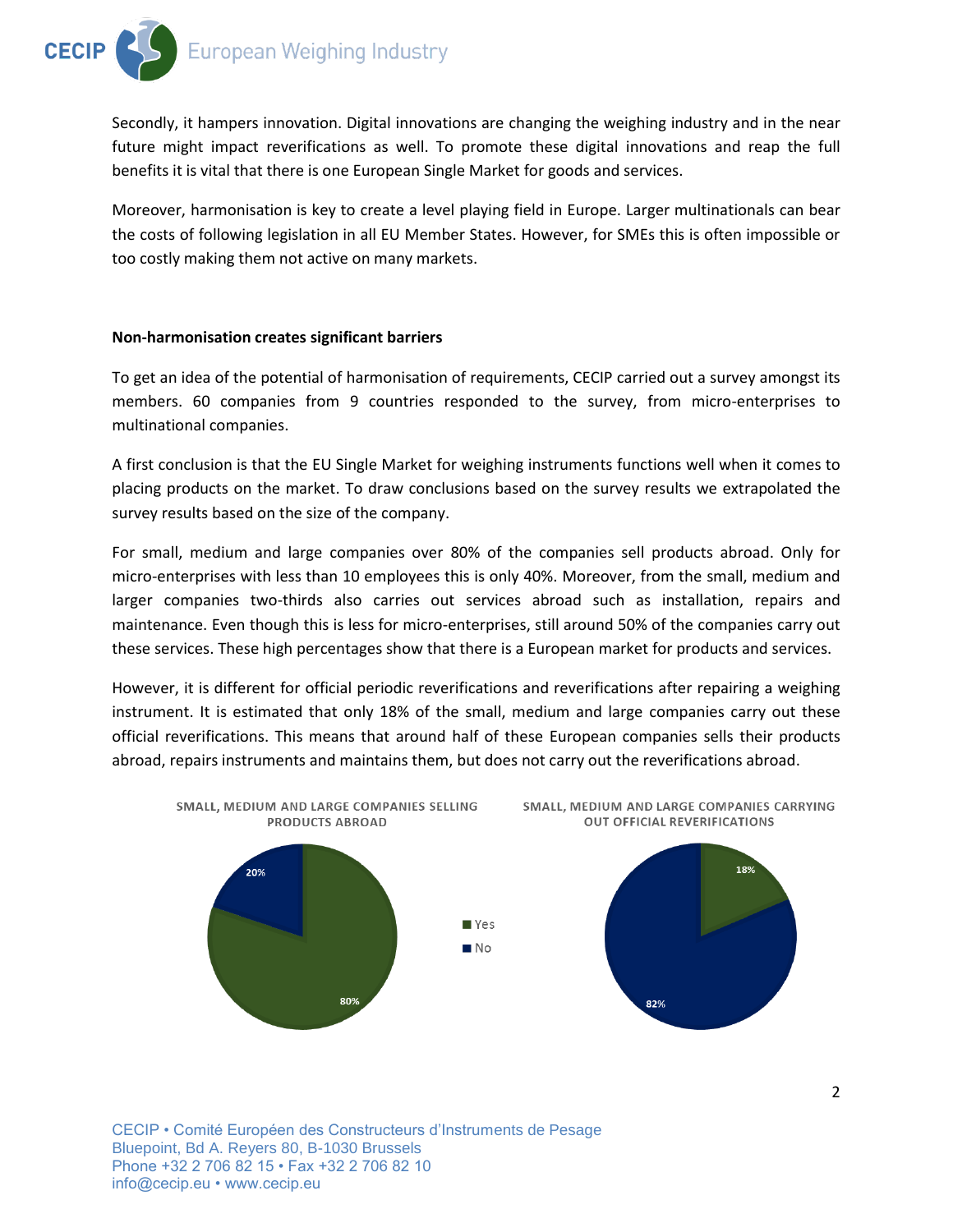

Naturally, a certain percentage of these companies is not interested as other departments of the same company are active in the other markets or the companies are too small. Therefore, the survey investigated this as well and this leaves around 50% of all European companies that are interested, but not carry out the official reverifications. In total this means that the activities from 500-600 companies are limited due to EU legislation. On top of that there are companies that are active in less markets than preferred due to the barriers to trade.

When asked what are the main barriers to trade two answers are mentioned the most:

- Different reverification rules in each country (75%)
- Obtaining a new authorisation for reverification in each country (73%)

Language differences and distances are only mentioned by respectively 11% and 22%.

Based on this data it can be concluded that a large number of companies does not carry out official reverifications due to fragmented legislation with respect to reverification rules and obtaining authorisations.

#### **Fragmented markets costs weighing industry over 6 million euro per year**

Despite the trade barriers 18% of the companies in the weighing industry carry out reverifications abroad. Consequently, these companies have costs to overcome the hurdles to be active in other EU markets. Costs are related to audits that need to be carried out in each country, costs for legal metrology experts that need to follow legislation in each country separately and costs to deal with administrative requirements since different documents need to be prepared in each country. Part of the CECIP survey aimed at identifying the costs due to non-harmonised requirements. Based on the survey CECIP estimates that the different rules and procedures costs the total industry over 6 million euro per year<sup>1</sup>. For a relatively small industry such as the weighing industry this is a significant amount. Costs that can be saved by harmonising the requirements at EU level.

#### **What is needed to save costs and embrace the EU single market?**

#### Harmonise authorisations for reverifications

 $\overline{\phantom{a}}$ 

One of the costliest aspects of being active in other countries is the audit that needs to be carried out to be allowed to do the reverification. CECIP understands the need for an audit and obtaining the authorisations, but most of the audits and authorisations are (relatively) similar to each other adding no

 $1$  Considering this is sensitive data, we don't publish the detailed calculations. They are available at request.